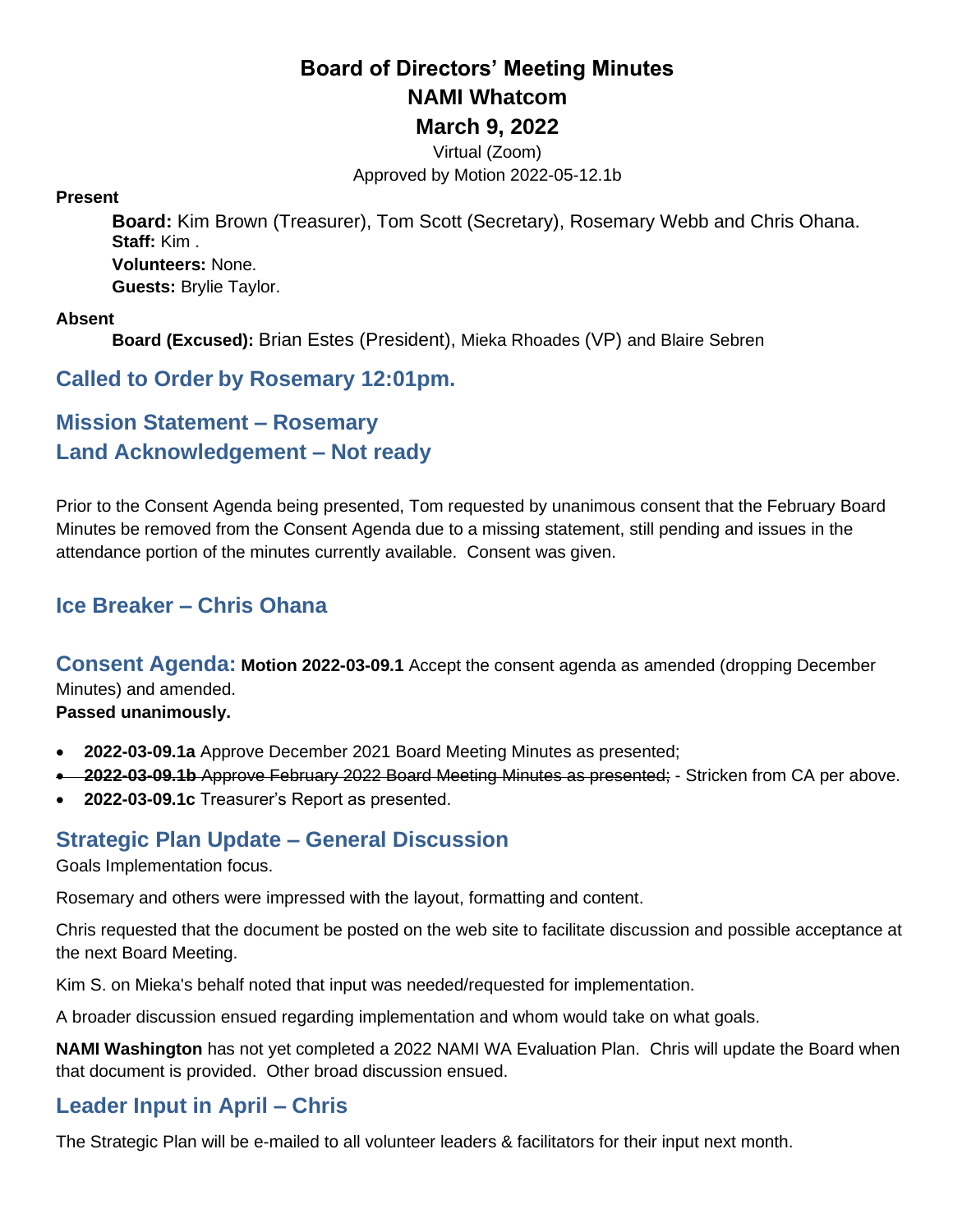### **Fundraising Committee – Rosemary (Chair)**

Rosemary led a discussion to determine a recurring Fundraising Committee day/time. Brian is on the committee, Rosemary chairing, Kim S. will attend, Chris and Brylie will attend.

Consensus was to meet every other Tuesday at noon starting April 5.

#### **Lobby Day - Chris**

It went well. However, the "talking points" were late in arriving with some participants leaving before the end. Kim S. added that Brian thought it went fine.

Kim S. noted that legislation seemms to be progressing with all passed or on the Governor's desk.

HB 1890 for youth X was moving along.

Kim B., knowing one of the Cascadia reporters, looking for approval to approach them to write an article regarding highlighting 1735 and NAMI Whatcom in general.

Kim B. was also interested in sending a letter to the City Council regarding 1735 asking that BPD reinstate the Behavioral Health Officer.

Kim S. noted that CIT, Crisis Intervention Training had been imparted to all BPD officers (40 hours) to the best of her knowledge.

#### **NAMI Whatcom Marketing – Kim S.**

Kim noted the production of 3 Minute Pitches for Board Members and others to discuss NAMI Whatcom with the general public.

Brylie presented her lived experiences.

Discussion ensued about further similar 3-5 minute presentations and possibly fuller 30-60 minute presentations to the Board. A consensus was to encourage as frequent 3-5 minute presentations, such as Brylie's and intermittent longer presentations. The shorter presentations, when available could take the place of the Ice Breaker in a format of the brief presentation followed by a brief Q&A if questions come to mind.

The Board expressed appreciation to Brylie for a very well done extemporaneous presentation.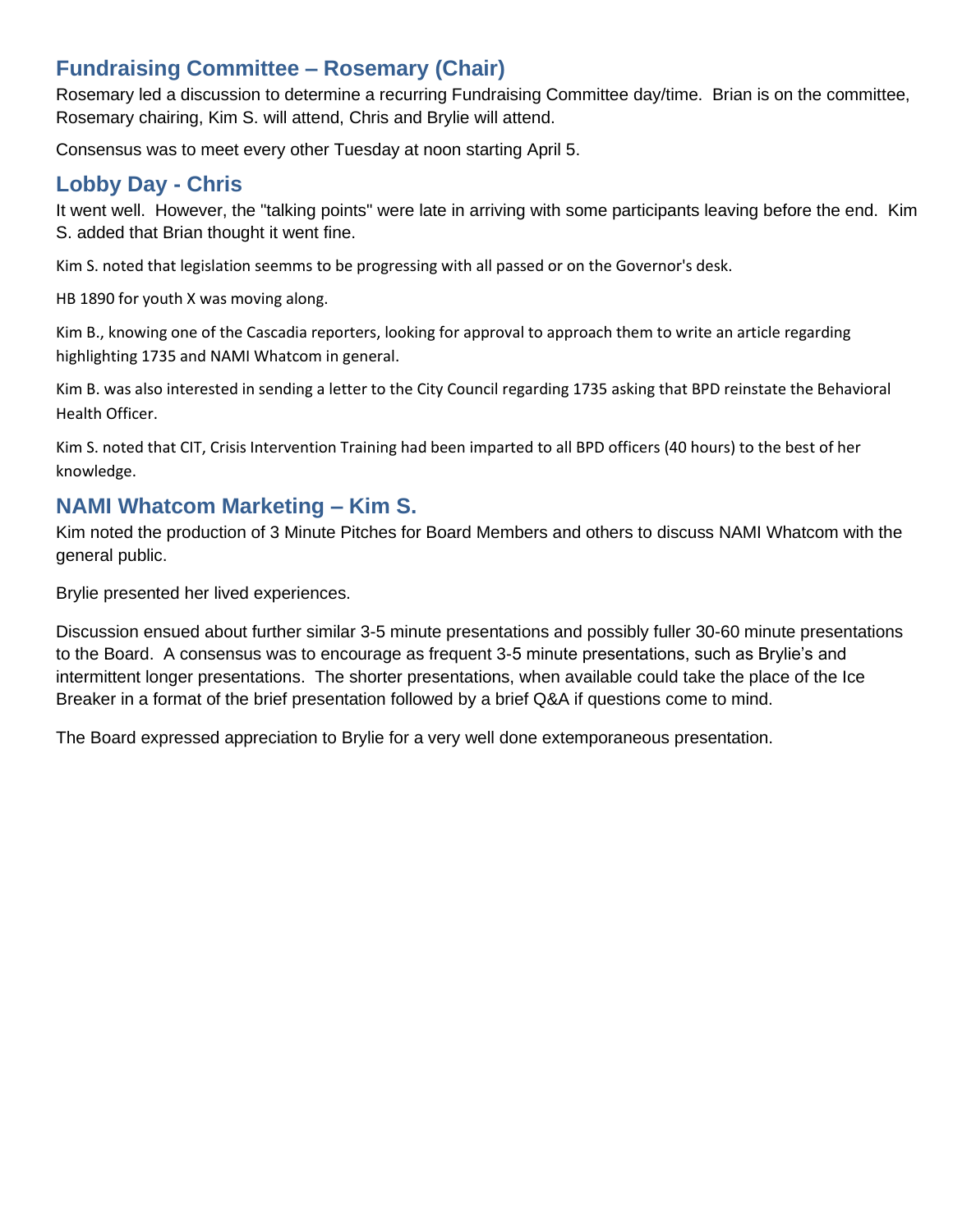### **Clubhouse – Kim S.**

A volunteer group of 3 has been active in looking into creating a Whatcom Clubhouse similar to the Hero House clubhouses in the Seattle area.

The **Health Care Authority (HCA, State)** is willing to fund such a project in the amount of \$169 for the current fiscal year of June 2021 through June 2022.

Such a Clubhouse would provide resources, such as computers and a structured day.

During a meeting that Kim S. could not attend, the volunteer group was provided a "Schedule A, Statement of Work" portion of an HCA contract. While the Schedule A provided to the Board the parent Contract was not yet available. The contract is to be between the HCA and a 501(c)3, initially NAMI Whatcom but, later, with a new 501©3 to be spawned off from the current project. The contract/Schedule A are for fiscal year June 2021 through June 2022 with a new contract to be set for the next fiscal year.

Two from HCA contacted Kim S. stating that the decision date was not this Friday, as previously related, but Friday, March 25.

Kim B and Tom noted that there is fiscal responsibility and a need to be careful in knowing exactly what NAMI Whatcom exposer this may present. Rosemary later agreed with that concern. Someone questioned attachment of the NAMI Whatcom name to the project.

A consensus asked Kim S. to approach the HCA, Kailey (Hero House) and hopefully a quorum of Board members. Shooting for Tuesday.

### **Russ Sapienza, Board Member Emeritus**

Due to the demands of a new job, Russ needed to resign his position on the Board. Russ will still volunteer with NAMI Whatcom. Board Members stated their appreciation for Russ's years of supporting the organization.

### **Next Board Meeting**

Kim B. to facilitate next meeting scheduled for **April 14, 2022 at noon**. Kim S. will see if she can find a new lived experience presenter for that meeting.

# **Adjourned 1:031pm** (Called by Rosemary)

### **Action Items (outstanding from previous meetings)**

- Board members Provide regular, preferably monthly financial contributions. Ongoing.
- Kim S. Poll Board members for fundraising networking leads. Ongoing.
- Brian NAMI Whatcom inquiry to Washington regarding how Op Ed was formulated.

### **Action Items (from this meeting)**

- Kim S. and possibly others to find Lived Experience presenters for future Board Meetings.
- Chris to obtain Evaluation materials from NAMI Washington.

### **Parked/Tabled Items**

- Brian to keep Board up to date on activities of Public Policies Committee particularly on the "Behavioral Framework" document.
- Under Policies (Subcommittee) review and determine "Standing" and "Ad hoc" committees as Policies and NOT as part of the Bylaws (which do not currently specify).
- At Annual Board Meeting after Officers Election, formally note the appointed officers such as X Liaisons so that Board and other members may know to whom to refer when needed.